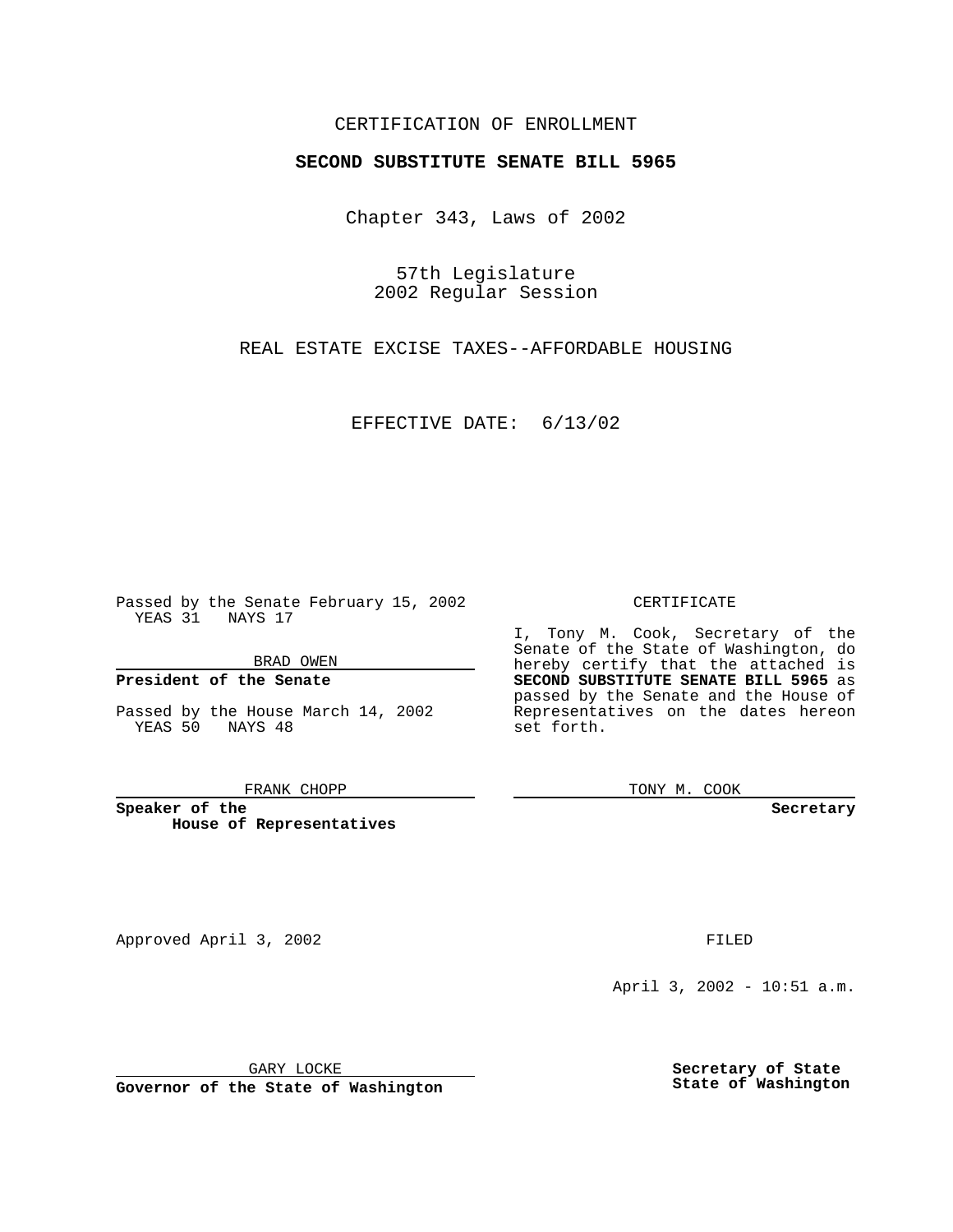# **SECOND SUBSTITUTE SENATE BILL 5965** \_\_\_\_\_\_\_\_\_\_\_\_\_\_\_\_\_\_\_\_\_\_\_\_\_\_\_\_\_\_\_\_\_\_\_\_\_\_\_\_\_\_\_\_\_\_\_

\_\_\_\_\_\_\_\_\_\_\_\_\_\_\_\_\_\_\_\_\_\_\_\_\_\_\_\_\_\_\_\_\_\_\_\_\_\_\_\_\_\_\_\_\_\_\_

Passed Legislature - 2002 Regular Session

### **State of Washington 57th Legislature 2002 Regular Session**

**By** Senate Committee on Ways & Means (originally sponsored by Senators Spanel, Gardner, Kohl-Welles, Kline and Rasmussen)

READ FIRST TIME 02/12/2002.

 AN ACT Relating to local option real estate excise taxes for affordable housing purposes; and adding a new section to chapter 82.46 RCW.

BE IT ENACTED BY THE LEGISLATURE OF THE STATE OF WASHINGTON:

 NEW SECTION. **Sec. 1.** A new section is added to chapter 82.46 RCW to read as follows:

 (1) Subject to subsections (4) and (5) of this section, the legislative authority of any county may impose an additional excise tax on the purchase and sale of real property in the county at the rate of one-half of one percent of the selling price. The proceeds of the tax shall be used exclusively for the development of affordable housing including acquisition, building, rehabilitation, and maintenance and operation of housing for very low, low, and moderate income persons and those with special needs.

 (2) Revenues generated from the tax imposed under this section shall be placed in an affordable housing account administered by the county. Disbursements from the account shall be made following a competitive grant and loan process. The county legislative authority shall determine a mechanism for receiving grant and loan applications,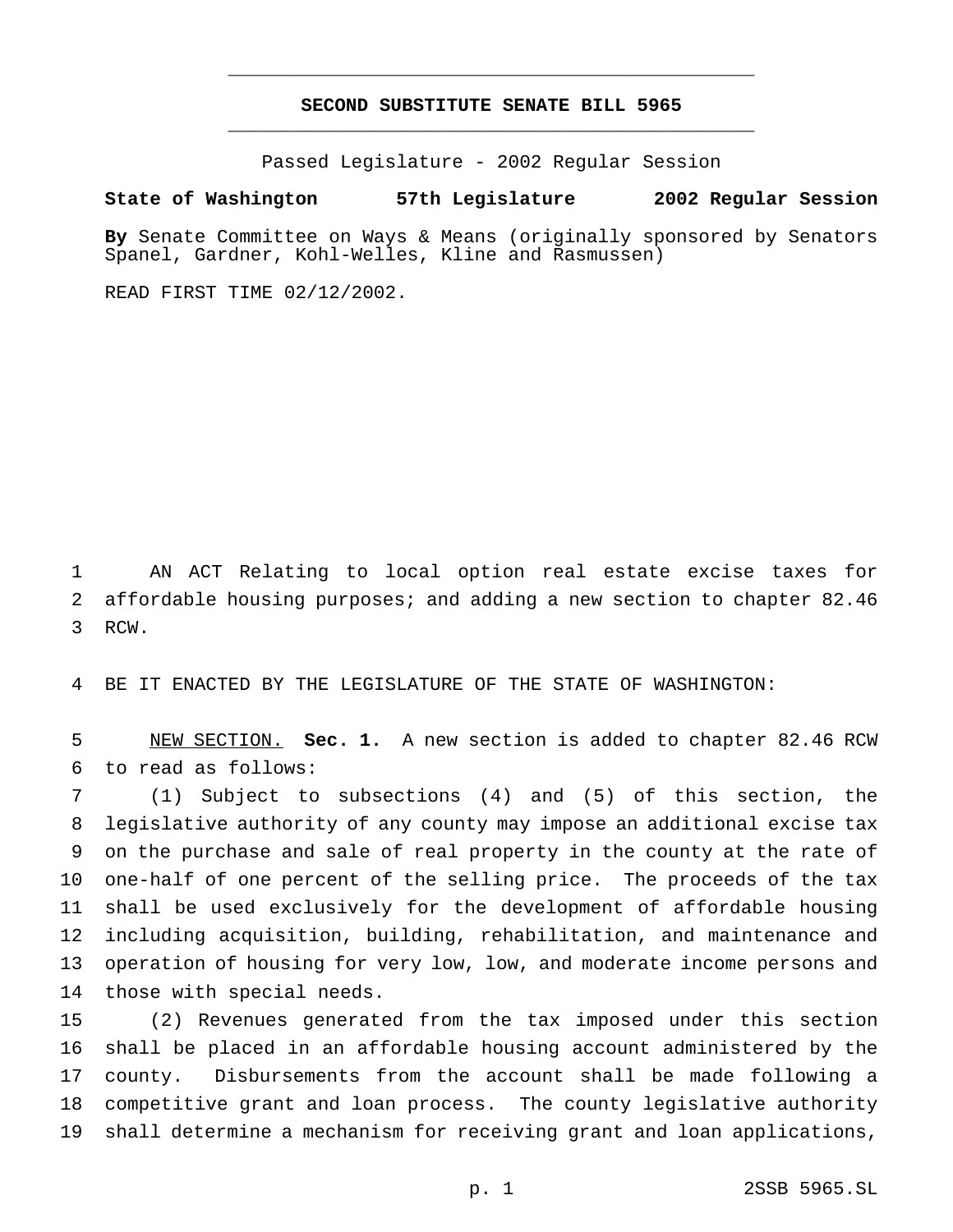and criteria by which the applications shall be approved and funded. Eligible recipients of grants and loans from the account shall be private nonprofit, affordable housing providers, the housing authority for the county, or other housing programs conducted or funded by a public agency, or by a public agency in partnership with a private nonprofit entity.

 (3) The taxes imposed under this section shall be imposed in the same manner and on the same occurrences, and are subject to the same conditions, as the taxes under chapter 82.45 RCW, except that the tax shall be the obligation of both the purchaser and the seller, as determined by the county legislative authority, with at least one-half of the obligation being that of the purchaser. The county may enforce the obligation through an action of debt against the purchaser or seller or may foreclose the lien on the property in the same manner prescribed for the foreclosure of mortgages. The imposition of the tax is effective thirty days after the election at which the tax is authorized.

 (4)(a) No tax may be imposed under this section unless approved by a majority of the voters of the county voting, for a specified period and for a specified maximum rate. This vote must follow either:

 (i) The adoption of a resolution by the county legislative authority proposing this action; or

 (ii) The filing of a petition proposing this action with the county auditor, signed by county voters at least equal in number to ten percent of the total number of voters in the county who voted in the preceding general election.

 (b) The ballot proposition shall be submitted to the voters of the county at the next general election occurring at least sixty days after a petition is filed, or at any special election prior to this general election called for this purpose by the county legislative authority. (5) No tax may be imposed under this section unless the county imposes a tax under RCW 82.46.070 at the maximum rate and the tax was imposed by January 1, 2003.

 (6) A plan for the expenditure of the proceeds of the tax imposed by this section shall be prepared by the county legislative authority at least sixty days before the election if the proposal is initiated by resolution of the county legislative authority, or within six months after the tax has been authorized by the voters if the proposal is initiated by petition. Prior to the adoption of this plan, the elected